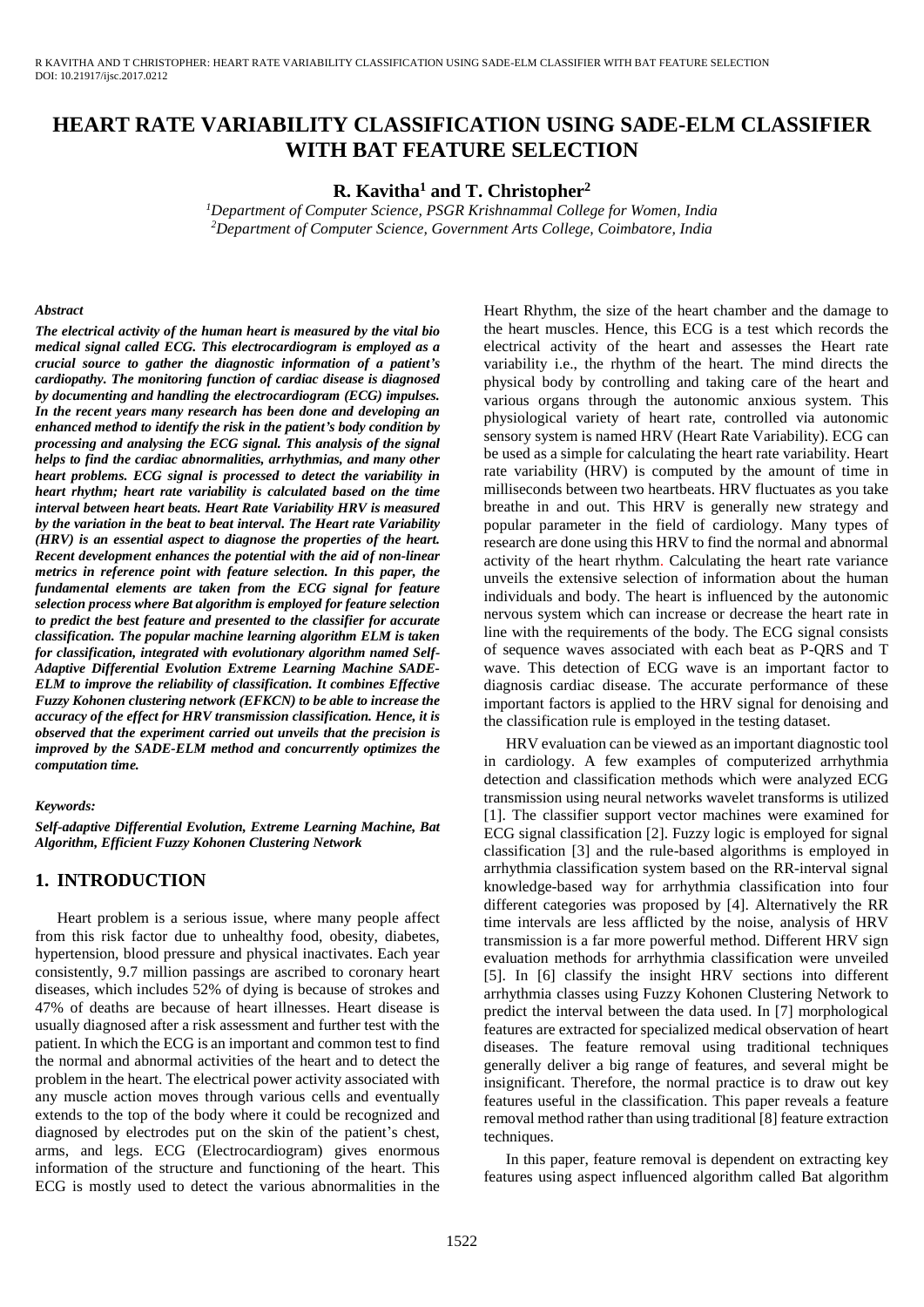[9]. Prior studies extracted the main element features using statistical and morphological techniques like Combination Wavelet transform (WT) [10], Morphological features and SVM, Multiple Learning (MIL) [11] which give less accuracy and reliability in the classification of HRV. To discover the best local minimum illustrations for the type inspired search engine optimization algorithms are ant colony [12], particle swarm [13], cuckoo search, bacterial foraging optimization (BFO) [14]. Bat Algorithm is a particular category of swarm intellect used for extracting features. A couple of two considerations to be well balanced in the type inspired meta-heuristic algorithms they really simply exploitation and exploration. The earlier studies [15] possessed the good thing about exploration approach first and exploitation strategy later. The Fig.1 shows the information regarding ECG signal. The P wave is the first wave moved in the upward direction of the ECG detection. The R wave is a larger upward deflection. The RR interval is the measurement of the time between the R-wave of one heartbeat and the R wave of the preceding heartbeat. The R wave is the first upward deflection after the P wave. The R wave is normally the easiest waveform to identify on the ECG and represents early ventricular depolarization. HRV is calculated by the mean value of RR interval and the deviation is measured.



Fig.1. ECG signal with PQRST wave and segment

In this work, the HRV is given as input data to classify the heart rate three main steps are utilized such as pre-processing, feature extraction and feature selection is performed using bat algorithm which gives more accurate key feature selection for clustering the data and the clustered data is produced to the SADE-ELM classifier which gives the result. In this paper, an efficient HRV-based arrhythmia classification method is presented in order to reduce the learning time and also to increase the efficiency of the classifier. In the proposed work, Self-Adaptive Differential Evolution Extreme Learning Machine (SADE-ELM) uses bat behaviour to choose features to improve the reliability of classification. It combines Effective Fuzzy Kohonen Clustering Network (EFKCN) to be able to increase the accuracy of the effect for HRV transmission classification.

The paper goes in the following structure; section 2 describes the materials and methods. Section 3 explains the Bat algorithm frame work. In section 4 the clustering of EFKCN is discussed. Section 5 gives the description of Classifier. Section 6 has experimental result and discussion proceeding by the conclusion in section7.

### **2. METHODS AND MATERIALS**

The required data are collected from the MIT-BIH arrhythmia database. The available data set is used for the evaluation of the arrhythmia detectors. Heart rate variability is the physiological occurrence of deviation in enough time periods between heartbeats. The best method to find the beat is ECG which gives clear waveform. The proposed method has to pre-process the signal as the first step. HRV or Heart rate variability is the measurement of the time interval between each successive heart beat to beat, which is known as R-R interval or (N-N internal). The heartbeat is not a fixed or constant for all people the beat varies for each and every moment hence the term variability is used. By measuring the heart beat gives a lot of information of the patient's body condition and heart. Many methods are adopted to measure the heart beat such as ECG, Blood pressure, PPG (photoplethysmography) and ballistocardiogram. Among these ECG is used widely which gives a clear waveform to measure the heart rate of the patient to find the abnormalities. The decreased HRV and abnormal HRV signify the patient risk of Cardiac arrhythmia or irregular heartbeat. Hence this HRV analysis is used as a tool and applied to find the risk of the patients suffered from the cardiac disorder. For the analysis and assessment of HRV, the commonly used method is linear and nonlinear methods. The proposed architecture diagram is shown in Fig.2.



Fig.2. Proposed Architecture for Classification

#### **2.1 LINEAR AND NONLINEAR METHODS**

Time domain and Frequency domain methods is a linear analysis and the widely used non-linear method analysis is Poincare Plot graph. There are three different rhythms such as HF (High Frequency) ranges 0.25Hz which is measured 15 cycles per minute and LF (Low Frequency ranges 0.1Hz 6 cycles per minute) and VLF(very Low Frequency ranges 0.016Hz 1 cycle per minute).

#### *2.1.1 Time Domain:*

The Time-domain method has the following variables, *Mean HR*: The mean value of the heart rate within about a minute in each section. Instantaneous heart rate beat each and every minute is add up to 60 divided by each R-R period (second). *NN50*: The NN is the number of pairs of successive beat intervals that differ by more than 50ms. *STD HR*: The typical deviation of Instantaneous heart rate in each section. *pNN50*: The quantity of successive difference of 64 R-R intervals that differs more than 50ms, respectively, divided by 64 and P is the proportion.

#### *2.1.2 Frequency Domain:*

In Frequency domain analysis many methods are adopted and the widely used is PSD (Power Spectral Density) utilizes the parametric and non-parametric method which gives the data on power distribution based on the frequencies. This method has the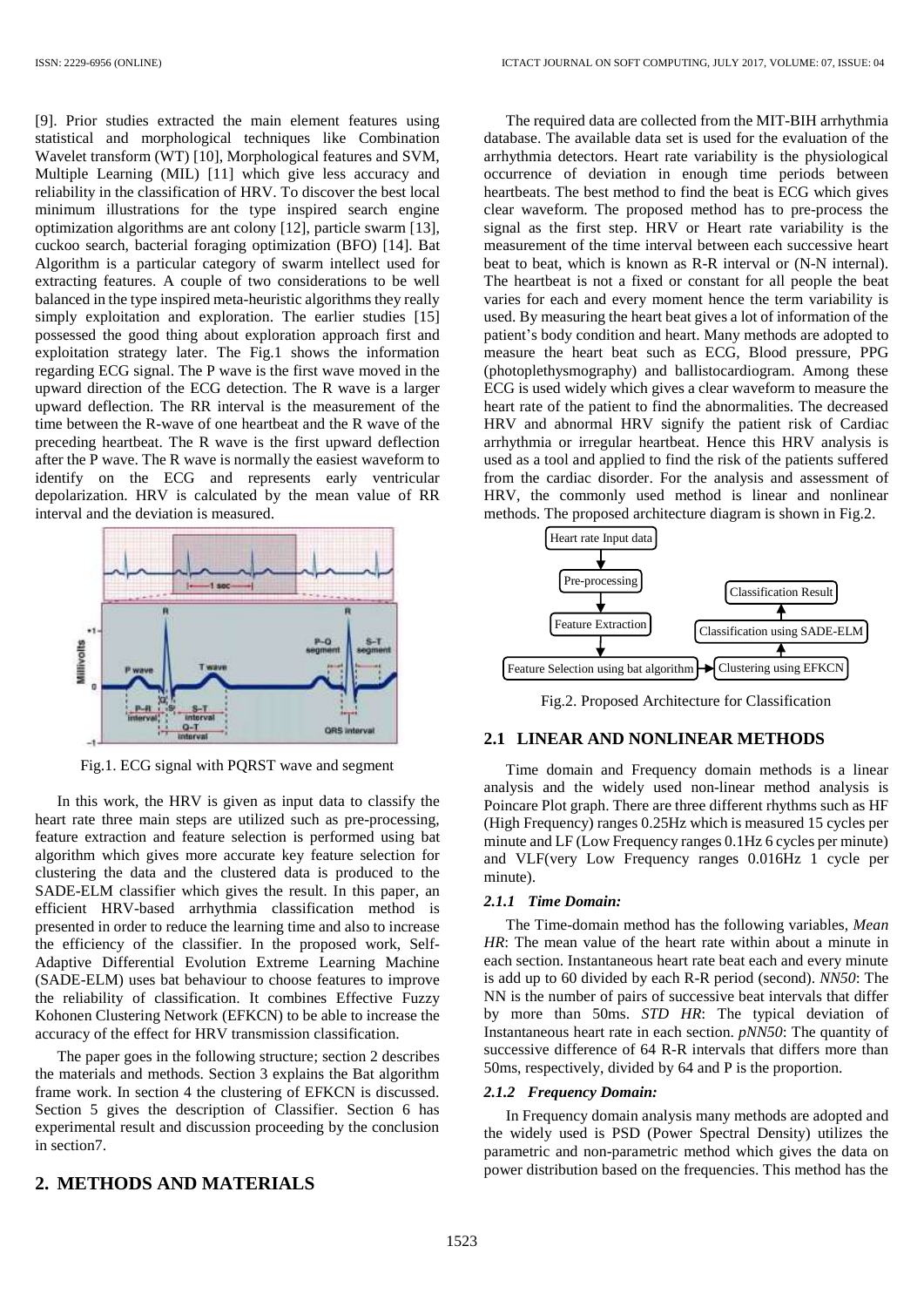following variables, *Total Power*: It predicts the sum of all frequency domain components. *Low-Frequency power* (*LF*): It has 3-9 cycles per minute bar receptor influences on HR. High-Frequency power (HF): HF has 9-24 cycles per minute, respiratory sinus arrhythmia.

#### *2.1.3 Nonlinear Analysis:*

Many methods are adopted under nonlinear analysis to get a relevant and accurate data information the widely used nonlinear method of HRV analysis is Poincare plot. *SD*1*/SD*2**:** Poincare plot is a graphical representation of the correlation between successive *RR* intervals. This is obtained plotting each RR interval, *RR*(*n*+1) as a function of the previous interval, *RR*(*n*) in *RR* interval time series. This plot is quantitatively analyzed by calculating the standard deviation of the distances of the time series points from the lines  $y = x$  and  $y = x + 2RR_m$ , in which  $2RR_m$  is the mean of all values of RR interval time series. These values are named *SD*1 and *SD*2, respectively. In fact, *SD*1 represents the fast beat-to-beat variability, while *SD*2 describes the relatively long-term variability in the HRV signal. In this work, *SD*1/*SD*2 is used as the first nonlinear feature which is extracted from HRV segments.

#### *2.1.4 SpEn:*

The Spectral Entropy shows the complexness of the insight time series (HRV section) in the rate of recurrence domain. Large ideals of *SpEn* show high irregularity and smaller ideals of it reveal more regular time series. The Shannon's route entropy is employed to calculate the spectral entropy shown in Eq.(1) of the procedure. Heuristically, the entropy is interpreted as a way of measuring uncertainty about the function of *f*. Thus entropy can be utilized as a way of measuring system complexness. The spectral entropy describes the complexity of the HRV.

$$
SpEn = -\sum_{f} p_{f} \log p_{f}
$$

where,  $p_f$  is the PDF (possibility density function) value at a rate of occurrence *f*.

Noise immunity is the major asset in all electronic device. Before processing the actual signal the removal of unwanted noise is one of the important methods. The HRV data used in this work is generated from the ECG signals where the input ECG data is taken from the MIT-BIH arrhythmia database.

### **2.2 PRE-PROCESSING**

The HRV signal is extracted from the ECG signals. Naturally many interfering signals such as Power line interference, Electrode contact noise, baseline drift and Electrode contact noise, baseline drift and motion artifacts can affect the extraction process. Hence, these signal noise can be removed by using 5- 15Hz band pass filter. The threshold value is used to process the signal and the resultant signal is identified as HRV signal.

## **2.3 FEATURE EXTRACTION**

The analysis of a large number of variables requires a large amount of memory and computational power. When carrying out analysis of sophisticated data one of the major problems is due to the amount of variables involved. This feature extraction is used to extract the relevant feature in order to find the abnormality in the heart disorder. Hence we need a strong model to extract the parameters.

### **2.4 FEATURE SELECTION**

Feature selection is proposed to select the subset of the most relevant feature to minimize the error rate. Here the feature selection is carried out with bat algorithm which gives the most relevant data as input for clustering and classifying the data to produce the accurate result.

# **3. FEATURE SELECTION USING BAT ALGORITHM**

The bat-inspired algorithm is a metaheuristic enhancement algorithm. The bat algorithm is applied in almost every area of optimization, classification and feature selection. This bat algorithm is based on the echolocation behaviour of micro bats with capricious beating ante of discharge and loudness. The idealization of the echolocation of micro bats can be summarized as:

- $\bullet$  Each exclusive bat flies arbitrarily with a speed  $v_i$  at position (solution) *x<sup>i</sup>* with a differing rate of occurrence or wavelength and loudness *Ai*.
- Since it searches and confirms its victim, it changes occurrence, pulse, and loudness, emission rate r. Search is intensified by an area random walk.
- A collection of the best continues until certain stop conditions are fulfilled.

This essentially runs on the frequency tuning strategy to control the powerful behaviour of the swarm of bats, and the balance between exploration and exploitation can be manipulated by tuning algorithm-dependent parameters in bat algorithm.

The customary feature extraction methods yield a huge number of features generally, and several might be insignificant. Therefore, the effective approach in this research analysis is to draw out the main element features useful in the classification of ECG beats. With this sub-section 30 key features from 300 samples are extracted using bat algorithm. Bats [16] will be the fascinating band of birds. They count on echolocation which has a total of 1200 varieties of bats [17]. Over fifty percent of these rely on echolocation to find their prey. Bats echolocation capacity usually, a number of the bats use a superior and sophisticated sense ability to hear. The noises are released that bounces echo back again from the pests or the things in their route. From these echoes, bats can identify the pests or thing lengths which are using their current position and also estimate how big are insects or things within a portion of the second [18].

# **4. FRAMEWORK OF BAT ALGORITHM**

(a) **Initialization**: The fitness of the original inhabitants is assessed using the Rosenbrock work as shown in the Eq.(2) and the ideals of pulse rate  $r_i$ , loudness  $A_i$  and rate of consistency *fmin*, *fmax* are initialized as shown in Eq.(3), where, j is the dimensions and  $x(i)$  is the  $i<sup>th</sup>$  bat.

$$
f(x) = \sum_{i=1}^{j-1} \left[ 100\left(x_i + 1 - x_i^2\right) x^2 + \left(x_i - 1\right)^2 \right]
$$
 (2)

$$
f_i = f_{\min} + \delta(f_{\max} - f_{\min})
$$
 (3)

(1)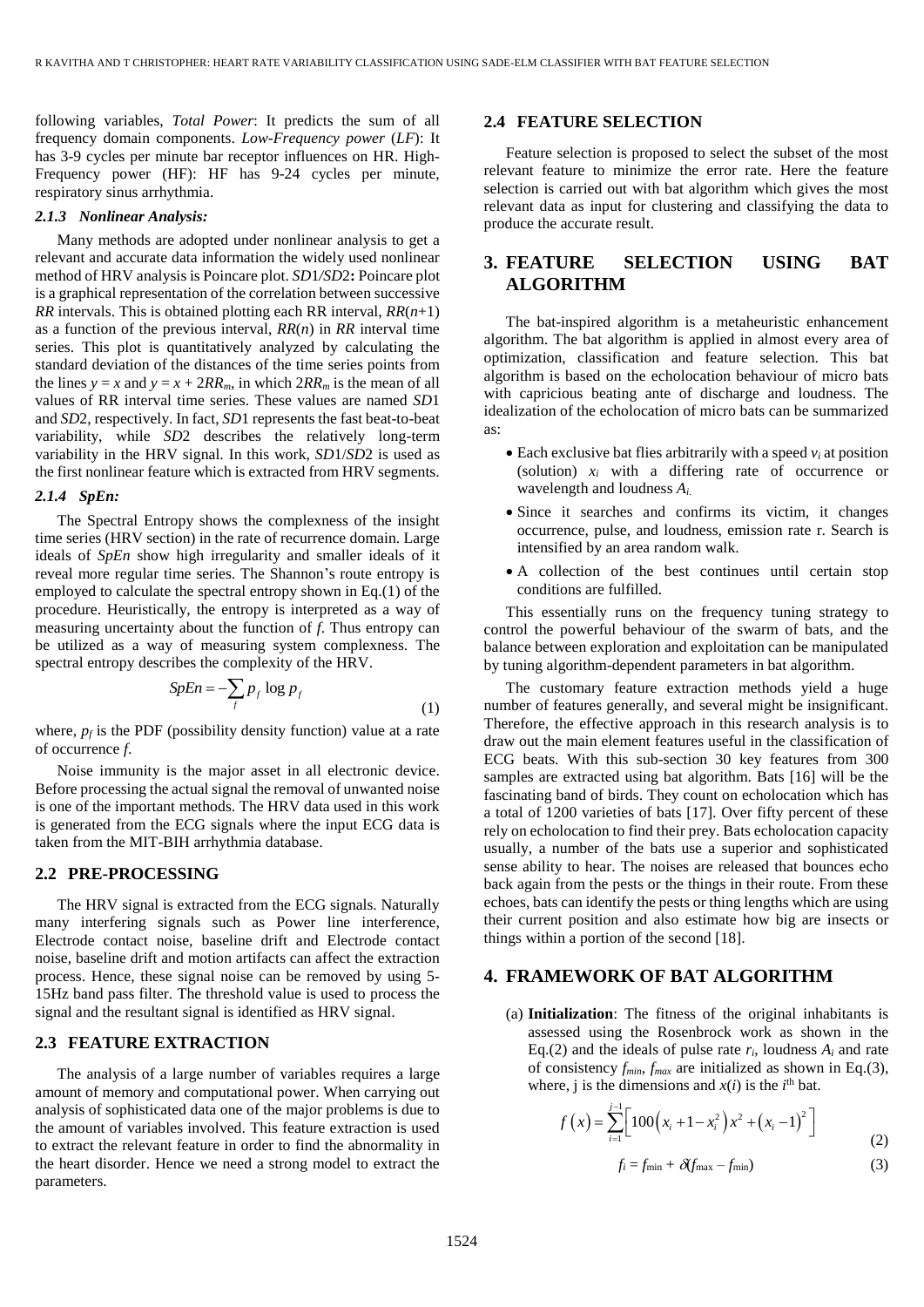(b) **The activity of Virtual Bats**: The brand new inhabitants people is made by modifying the position  $x_i$  and the speed  $v_i$  for each and every bat in the populace as given in Eq.(5) and Eq.(6) The speed and position improvements of the  $i<sup>th</sup>$ bat are determined and computed using Eq.(5) and Eq.(6). The wavelength and loudness are assorted in line with the location and size of the food. The  $v_i$  and  $x_i$  are initialized with some preliminary random ideals and a fitness function  $f$  is determined, using the contaminants positional coordinates as source values. The very best fitness value among all the bats is denoted as xgbest. The difference between  $x_i^{(t)}$  and  $x_{gbest}$  is an optimistic value this means  $x_{\text{gbest}}$  bat has more quantity of features than those of  $i^{\text{th}}$  bat. This difference is summed up with the prior speed to accelerate the activity of  $i<sup>th</sup>$  bat towards  $x_{gbest}$  bat. When the difference is negative, this means *i*<sup>th</sup> bat has more quantity of features than those of *xgbest* bat. This difference is added to the prior velocity to diminish the speed of the  $i<sup>th</sup>$  bat.

$$
f_i = \frac{v_i}{\lambda_i} \tag{4}
$$

$$
v_i^t = v_i^{t-1} + \left(X_i^t - X_{gbest}^t\right) f_i
$$
 (5)

$$
X_i^t = X_i^{t-1} + v_i^t \tag{6}
$$

**Bat algorithm local search capacity:** To be able to improve the local search capacity for the algorithm, [18] has generated the best answer using the Eq.(7) where *xgbest* is a superior quality solution chosen by some system. *A t* is the common loudness value of all bats at  $t<sup>th</sup>$  time step and is made by some arbitrary mechanism varying between - 1and 1.

$$
X_{new} = X_{old} + \rho A^t \tag{7}
$$

(c) **Loudness** (A): Loudness  $A_i$  has been modified using Eq. (8) as the iterations continue. As bats deal with their food, the loudness usually diminishes. The quantity of decrease depends upon *α* where 0<*α*<1. Generally, the loudness value will reduce when the bat begins nearing the best solution as shows in the Eq.(8) and Eq.(9).

$$
A_i^{t+1} = \alpha A_i^t \tag{8}
$$

$$
r_i^{t+1} = r_i^0 \left[ 1 = e^{-\gamma t} A_i \left( t + 1 \right) \right] = \alpha A_i \left( t \right)
$$
\n(9)

- **Emission of pulse rate (***r***):** By using Eq.(9) the pulse emission rate  $r_i$  has been modified as the bats deal with their food r rises and pulse rate *r* yields an improved solution near *Xgbest*, higher pulse rate does not produce the best answer in local search space. Using Eq.(9) where *γ* is greater than 0 and *A* are updated then only the new resolution is created higher than the previous solution, where  $\gamma$  is constant. The bat algorithm is much superior to other algorithms in conditions of accuracy and efficiency. The use of bat algorithm is mainly for the following purposes:
- Calculating the ideal and most effective value of the given fitness function.
- Reducing feature group of a population.

The algorithm is being employed by us for the feature reduction so that the best and relevant feature can be found. Here

30,873 beats are taken and loaded into MATLAB command as "*X*=xlsread" to read the values.

X row signifies the features and the columns of *X* signifies how big population is. Use Eq.(1) to calculate the fitness function for the given population. The best value is predicted and stored by giving the minimum value of the fitness among all the populace. Now, move the populace to a fresh location to determine and identify the local solution throughout to predict the best solution by using the Eq.(10).

$$
f_t = f_{min} + (f_{max} - f_{min}) \times rand \tag{10}
$$

In this proposed work, the best features are selected using the bat algorithm and this feature is given as input to the classifier. The following steps are used to find the relevant feature. The bat algorithm has converged very quickly and gives the accurate result for prediction of best feature. There are multiple reasons for the success of bat-based algorithms. By analyzing the main element features and upgrading equations, we can summarize the next three key factors features: rate of recurrence tuning, bat algorithm uses echolocation and rate of recurrence tuning to resolve problems. Though echolocation is not used to imitate the real function the truth is immediately frequency variations are utilized. This capability provides some functionality like the key feature found in particle swarm search engine optimization. Therefore, bat algorithm has got the features of other swarmintelligence-based algorithms.

*Auto zooming:* In this bat algorithm has a definite benefit over other metaheuristic algorithms. That is, it has a capacity for automatically zooming into and where promising alternatives have been found. This zooming is associated with the automatic change from explorative techniques to local rigorous exploitation. As a total result, bat algorithm has an instant convergence rate, at least at first stages of the iterations, weighed against other algorithms.

*Parameter control:* Many metaheuristic algorithms used to set guidelines by using some, pre-tuned algorithm-dependent variables. On the other hand, bat algorithm uses parameter control, which may differ the ideals of variables (*A* and *r*) as the iterations continue and this provides ways to automatically change from exploration to exploitation when the perfect solution is nearing. In addition, initial theoretical evaluation recommended that this algorithm has assured global convergence properties under the right condition, and it can solve large-scale problems effectively also. The bat algorithm steps are given below.

- 1. Determine the fitness function in order to create bat inhabitants randomly.
- 2. Define pulse rate occurrence, declare the factors and parameters value for the pulse, loudness, and frequency as  $(r, A, f)$ .
- 3. Perform iteration: using while loop where  $(t < T_{max})$
- 4. New solution is made by frequency modification, and
- 5. upgrading velocities and locations alternatives [Eq.(5) and Eq.(6) are used]
- 6. if  $(range\cdot r_i}{\text{rand} > r_i}$ 
	- a. Decide on a solution one of the better solutions
	- b. Generate a local area solution throughout the best solution.
- 7. end if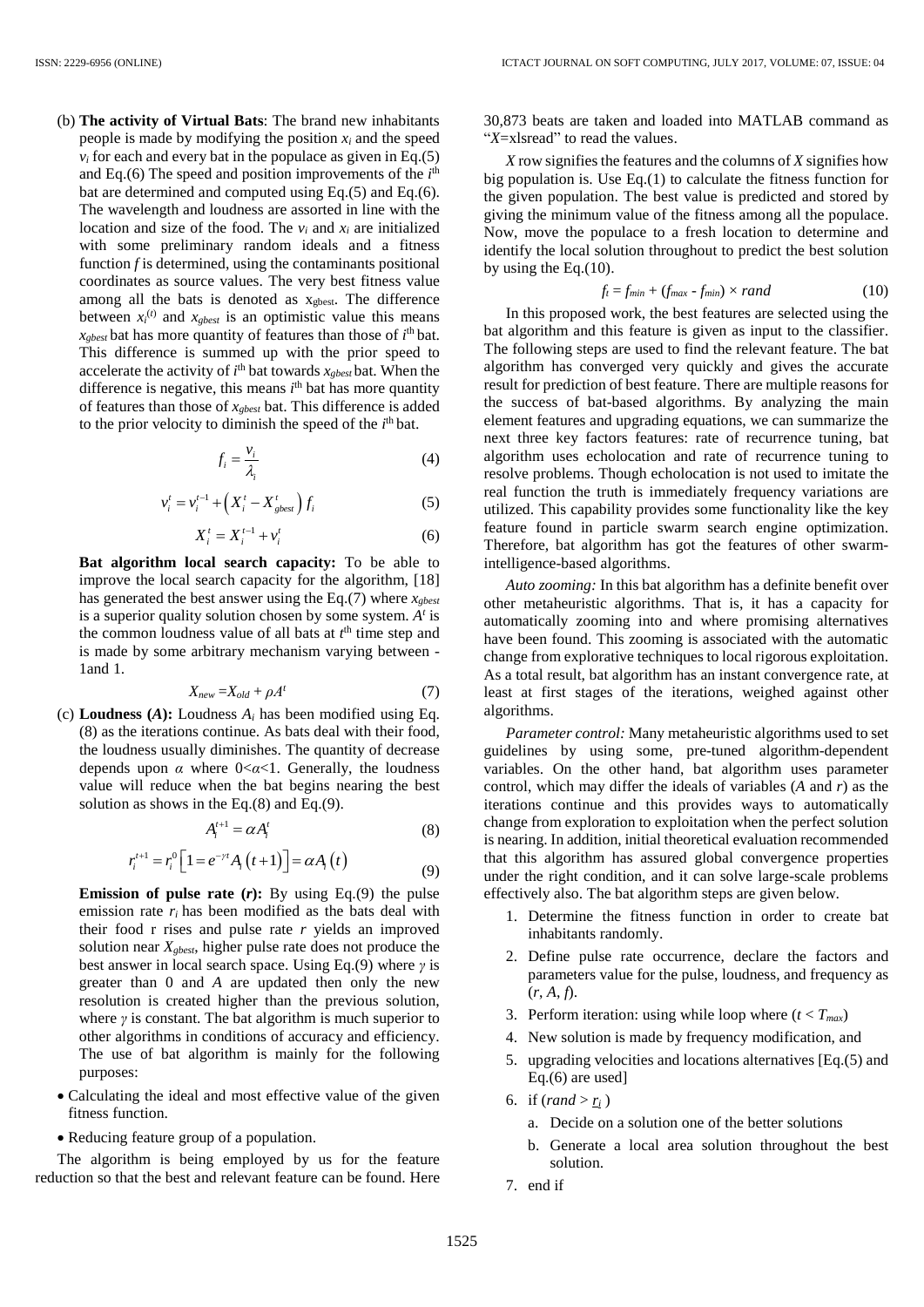- 8. Use the bat flying randomly so that new solution can be generated.
- 9. if (rand  $\langle A_i \text{ and } f(x_i) \langle f(x) \rangle$ )
	- a. It increases the value for *r<sup>i</sup>* (pulse rate) and reduces the loudness (*Ai*), a new solution is found for pulse rate and loudness.
- 10. End if
- 11. Get ranking the bats and discover the new current best solution.
- 12. End of the loop and the result is displayed.

# **5. EFFICIENT FUZZY KOHONEN CLUSTERING NETWORK (EFKCN)**

The efficient Fuzzy Kohonen Clustering Network (EFKCN) clustering is closely related to the Fuzzy C-Means (FCM) algorithms. The integration of FCM and Kohonen Clustering Network (KCN) is one way to address several problems of KCN. Here combine the ideas of fuzzy membership values for learning rates, and with the help of this learning, rate updates the cluster centre. This cluster centre is taken as the weight in the KCN algorithm. The essential ideas of FCM and Kohonen neural network combined with a fresh category of algorithms called Fuzzy Kohonen Clustering Network. Kohonen Clustering Network (KCN) clustering is meticulously related to the Fuzzy c-Means (FCM) algorithms Since Fuzzy c-Means algorithms are optimization procedure because the target function is approximately minimized. The integration of FCM and KCN is one way to handle several problems of KCN. They incorporate the ideas of fuzzy membership values for learning rates, the parallelism of Fuzzy c-Means, and update guidelines of KCN. FKCN is the self-organizing algorithm, because the size of the up to date area is automatically fine-tuned during learning, and FKN usually terminates, so of reduced purpose usually function of FCM. Fuzzy Kohonen clustering network systems (FKCN) are popular for clustering evaluation (unsupervised learning and selforganizing). This classification of FKCN algorithm is a couple of iterative techniques of strategies that undergo some major problems, for example, its contingency rate is not too fast for a sizable amount of datasets. To conquer these defects, a competent Efficient Fuzzy Kohonen Network (EFKN) algorithm is suggested in this paper, which can significantly decrease the computation time necessary to partition a dataset into desired clusters. By presenting the threshold ideals and fuzzy convergence providers in the network learning technique to change the training rates dynamically, the network convergence rate is greatly increased and improved upon and the problem rates of dataset cluster are significantly reduced. Experimental results show the new algorithm is normally 3x faster than the initial FKCN algorithm. We also illustrate that the grade of the increased EFKCN is preferable to the initial FKCN algorithm. The algorithm of EFKCN is summarized as follows:

- Take the sample spaces as  $X = (x_1, x_2,...,x_n)$  and the threshold error  $\epsilon > 0$  some small positive constant.
- The weight vector  $Vv_0 = v_{10}$ ,  $v_{20}$ , ...,  $v_{c0}$ , selects  $m_0 > 1$  and iteration limit (*tmax*) are initialized.

For  $t = 1, 2, \ldots, t_{max}$  is taken to find the learning rates as shown.

a. Find all learning rates:

$$
m_t = m_0 - \mathbf{t}^* \Delta m, \, \Delta m = 1 / t_{\text{max}} \tag{11}
$$

where,  $m_t$  is the fuzzy membership for the *t* iteration and  $\Delta m$  is the fuzzy membership differences for each iteration for each member, update its membership function:

$$
u_{ik,t} = \left( \sum \left( \frac{\left\| X_k - V_{i,t-1} \right\|}{\left\| X_k - V_{j,t-1} \right\|} \right)^{\frac{2}{m-1}} \right)^{-1}
$$
(12)

where,  $u_{ik,t}$  is the membership function of the  $k^{\text{th}}$  data of  $i^{\text{th}}$  cluster for each *t* iteration;  $X_k$  is the  $k^{\text{th}}$  data;  $V_{i,t-1}$  is the  $i^{\text{th}}$  cluster center for *t*-1 iteration;  $V_{j,t-1}$  is the *j*<sup>th</sup> cluster center for *t*-1 iteration and *m* is weighting exponent on each fuzzy membership.

Compute learning rate

$$
\alpha_{ix,r} = \begin{cases} \left(u_{ik,t}\right)^{m_u} & u_{ik,t} > t_d\\ \left(u_{ik,t}\right)^{m_i} & t_d \le u_{ik,t} \le t_u\\ \left(u_{ik,t}\right)^{m_d} & u_{ik,t} < t_d \end{cases}
$$
 (13)

where,  $t_u$  and  $t_d$  are threshold value,  $t_u$  is upper cut set (0.5,1),  $t_d$  is lower cut set (0,0.5), *m<sup>u</sup>* and *m<sup>d</sup>* are fuzzy convergence operators,  $m_u(0,1)$  and  $m_d > m_t$ 

b. Update all weight vectors:

$$
v_{i,t} = v_{i,t-1} + \frac{\sum_{k=1}^{n} \alpha_{ik,t} (x_k - v_{i,t-1})}{\sum_{j=1}^{n} \alpha_{ij,t}}
$$
(14)

where,  $v_i$  is  $i^{\text{th}}$  cluster center and  $v_{i,t}$ , is  $i^{\text{th}}$  cluster center for *t* iteration

Compute the function

$$
E_t = ||Vt - V_{t-1}|| \tag{15}
$$

If  $tE_t < \epsilon$  stop, else  $t = t + 1$  goto update membership function. From this clustering process, the number of clusters results is given as input to SADM-ELM classifier. In this classifier the input neurons are obtained from this clustering result.

### **6. CLASSIFICATION**

Classification plays a major role in diagnoses of the human heart disease. An accurate ECG signal classification is important task to identify the condition of the patient as low, medium or in high risk. In this work, 5 classes are taken to predict the disease of the patient. The classes taken are NSR, PVC, AF, VF, and BII. The extracted feature set is presented to the classifier to obtain the accurate result. Based on the classification the result shows the accuracy, specificity, sensitivity, F-measure, execution time is low when compared with the previous work and presented in the preceding section

#### **6.1 SADE-ELM CLASSIFIER**

Many machine learning algorithms are available for the classification of the diseases. In this paper, the popular machine learning algorithm, ELM is taken for the classification which combines the evolutionary algorithm uses the differential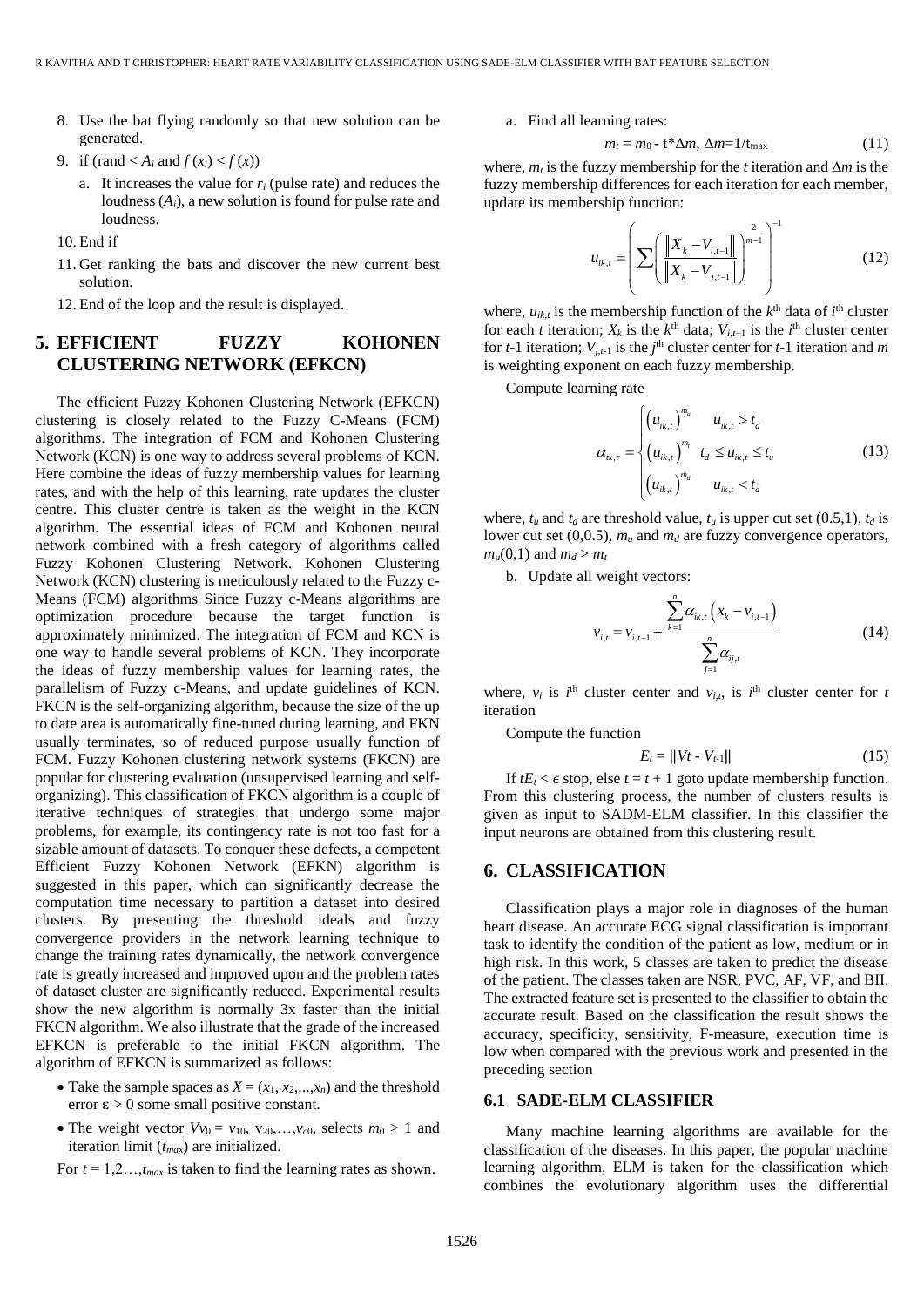evolution in ELM to find the optimal solution. Basically, ELM is based on empirical risk minimization theory and it is fast in learning rates.

Even though, it provides better performances, robustness and generalization ability it lacks in over-fitting problem. To overcome this problem in the proposed work the ELM algorithm is combined with Evolutionary algorithm and named as Self Adaptive Differential Evolutionary SADE ELM to predict the classification result. The learning algorithm ELM, randomly generate neurons with the weight w, bias b between input layer and hidden layer. It finds the neuron activation in the hidden layer and the output matrix H is calculated, with this it calculates the output weight.

The ELM produces the insight weights and concealed biases arbitrarily which will be the basis of determining the result weights, arbitrarily and might not exactly reach the optimal solution for classification. The proposed work is enhanced by integrating the ELM with as Self Adaptive Differential Evolutionary to optimize the input weights and hidden biases can obtain better generalization performance than ELM algorithm. This work proposes an SADE-ELM predicated on EFKCN clustering, which doesn't need to determine the amount of concealed nodes physically and arbitrarily.

The proposed algorithm automatically determines the amount of hidden nodes for different data sets. The suggested algorithm decides the amount of concealed nodes for different data models automatically. Every individual in the first generation made randomly which comprises the input weights and hidden biases: Secondly, the related matching result weights matrix for every single individual is determined and computed. The task of the SADE-ELM algorithm procedure is listed below.

### **6.2 PROCEDURE**

- 1. Training set data is given as input to assess.
- 2. The parameter value *NP* (size of the population is given).
- 3. It yields the classification result as output.
- 4. Generate a random initial population.
- 5. Measure the fitness value for each and every specific set with training collection data.
- 6. Use While-do loop until the condition is achieved randomly.
- 7. By using for loop (for  $i = 1$  to  $NP$  do) create mutation vector  $v_i$ , by mutation procedure.
- 8. Create crossover vector  $u_i$ , by mutation process.
- 9. Find the superior individuals by selection procedure.
- 10. End of for loop;
- 11. End of while loop;
- 12. Measure the optimized model by evaluation set using ELM procedure.
- 13. Training set of heart rate data is given as  $N =$  kernel function  $f(x)$ , and hidden neuron.
- 14. Select suitable activation function and number of hidden neurons.
- 15. Assign arbitrary input weight and bias.

16. Calculate the output matrix at the hidden layer and predicts the output weight.

### **7. RESULT AND DISCUSSION**

The MIT-BIH arrhythmia database is employed as the data source in this study the database contains 48 recordings. Each has the length of time of thirty minutes and includes two leads; the altered limb lead II and one of the leads V1, V2, V4 or V5. The sampling rate occurrence is 360 Hz, this information is band-pass filtered at 0. 1-100 Hz and the quality is 200 examples per mV. Twenty-three of the recordings are designed to serve as the sample of regular medical recordings and 25 recordings sophisticated ventricular, junction, and supraventricular arrhythmias.

We can discover a couple of over 109,000 labelled ventricular beats from 15 different heartbeat types. There is a huge difference in the number of examples in each heart beat type. The most significant class is Normal beat with about 75,000 examples and the tiniest class is Supraventricular premature beat (SP) with just two examples. The data repository is indexed both in timing information and classification. For additional information about MITBIH Arrhythmia database see [20], a total was utilized by us of 12 records from the database. We extracted a complete of 30,873 beats; 22,476 normal beats, 5,394 irregular PVC arrhythmia beats, and 3,003 other arrhythmic beats. The database was utilized by us as index files from the database to locate beats in ECG signals.

The following values are used to find the Accuracy, specificity, Sensitivity, F-measure, execution time and mean error rate *TN*, *TP*, *FN*, *FP*. *TP* - True Positive, *TN* - True Negative, *FP* – False Positive, *FN* - False Negative. The purpose of identifying the result of *TN*, *TP*, *FN* and *FP* is

- *TP*: sick individuals properly known as sick
- *FP*: healthy individuals incorrectly known as sick
- *TP*: healthy individuals properly known as healthy
- *FN*: sick individuals incorrectly known as healthy

Including the suggested work classifies with these five classes such as normal sinus rhythm (NSR), premature ventricular contraction (PVC), Atrial Fibrillation (AF), Ventricular Fibrillation (VF) and 2° block (BII). If for example a portion of HRV with the VF arrhythmia is categorized as the VF, then it is stated that the portion is labelled TP. Alternatively, in case a non-VF segment is classified as non-VF, then it is stated that the segment is classified TN. Any non-VF segment which is classified a VF segment in error will create an FP. while any VF segment which is classified a non-VF segment in error will create an FN result. While any VF section which is categorized a non-VF section in error will create an FN effect. For the analysis of proposed classifier, a complete of 1317 segments, that are obtained from the MIT-BIH arrhythmia database, were used and it contains 835 NSR segments, 57 PVC segments, 322 AF segments, 78 VF segments and 25 BII segments. The execution experimented on a number of datasets and results offered in Table.1 represent the performances. The Accuracy, specificity, Sensitivity, F-measure, execution time and mean error rate is shown in Fig.3 to Fig.8.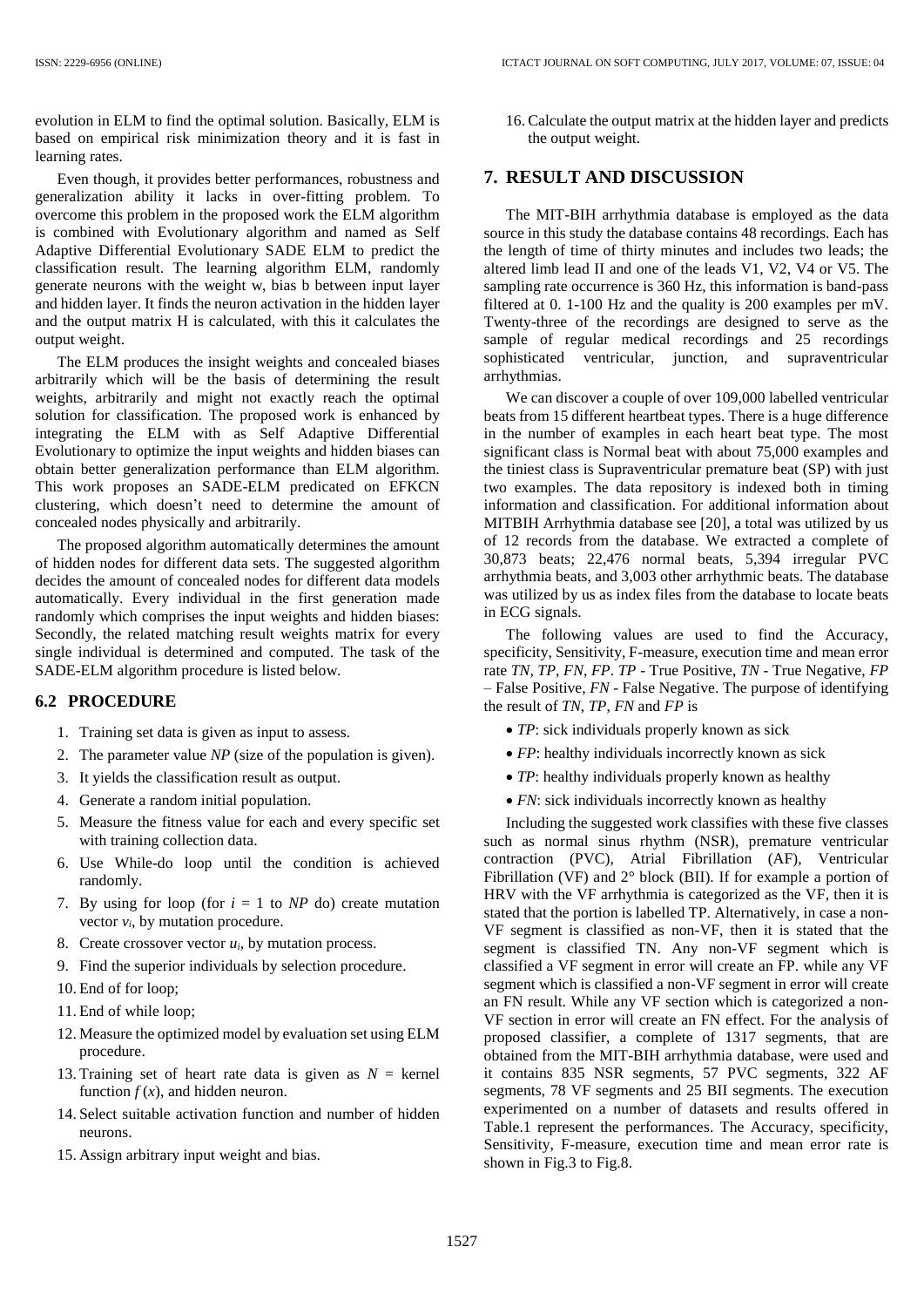# **7.1 ACCURACY COMPARISON**

Accuracy is thought as



Fig.3. Accuracy Comparison

### **7.2 SENSITIVITY COMPARISON**

Sensitivity identifies the test's capability to properly discover or find patients who do have the problem. Within the exemplary case of a medical test used to recognize an illness, the level of sensitivity of the test is the percentage of patients who test positive

for the condition. Mathematically, this is expressed as:  
\n*Sensitivity* = 
$$
\frac{No. of TP}{No. of TP + No. of FN}
$$
 (17)

where, number of true positive/total number of sick patient, gives the probability of a positive test results that the patient has the disease.



Fig.4. Sensitivity Comparison

### **7.3 SPECIFICITY COMPARISON**

Specificity pertains to the test's potential to appropriately identify patients without a condition. Consider the exemplary case of a medical test for diagnosing an illness. Specificity of the patient test is the percentage of healthy patients does not known to have the condition and test results appears negative. This can be written mathematically as:

$$
Specificity = \frac{No. \text{ of } TN}{No. \text{ of } TN + No. \text{ of } FP}
$$
 (18)

This gives the number of TN/total number of well individual in the populations where the probability of the test results that the patient is well.



Fig.5. Specificity Comparison

### **7.4 F-MEASURE COMPARISON**

In classification the F-measure is accuracy test, which has both *P* and *R*. *P* is precision, the number of correct positive result divided by the number of all positive result. *R* is the recall, the number of correct positive result divided by the number of all positive result. Hence this *F*-measure calculates the average value of *PR*, and it predicts the best value if it is 1 and 0 if it is worst value. *F*1 strategy is thought as the harmonic mean of accuracy and recall. An excellent classifier is assumed to truly have a high *F*1 measure, which indicates that the classifier performs well regarding both precision (*P*) and recall (*R*).



Fig.6. F-Measure Comparison

### **7.5 EXECUTION TIME COMPARISON**

The execution time shows that the proposed algorithm gives the result at the earliest compared with the previous work.

The mean absolute error MAE is the amount used to assess and evaluate how the value is predicted and reveals the final result. It is given by Eq.(20)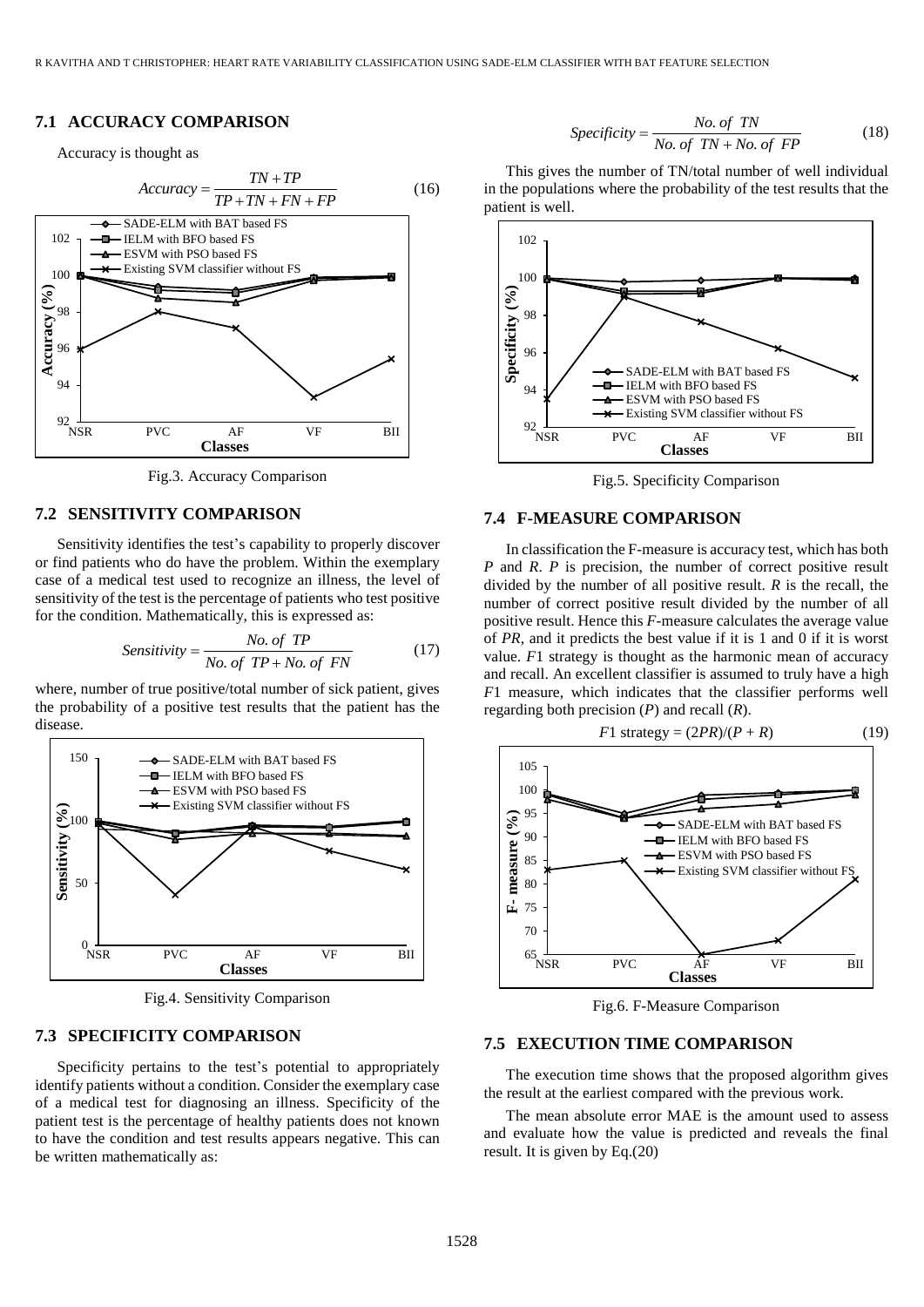$$
MAE = \frac{1}{n} \sum_{i=1}^{n} |f_i - y_i| = \frac{1}{n} \sum_{i=1}^{n} |e_i|
$$
 (20)

As the name suggests, the mean absolute error is an average of the absolute errors, where are the prediction and the true value



Fig.7. Execution Time Comparison



Fig.8. Mean Absolute error

Table.1. Accuracy for each class (%) for SADE-ELM method compared with previous methods.

| <b>Classes/</b><br><b>Algorithm</b>                               | <b>NSR</b> | PVC         | AF    | VF    | <b>BII</b> |
|-------------------------------------------------------------------|------------|-------------|-------|-------|------------|
| SVM classifier without FS   95.97   98.03   97.13   93.35   95.45 |            |             |       |       |            |
| ESVM with PSO based FS   99.98                                    |            | 98.76 98.53 |       | 99.73 | 99.89      |
| <b>IELM</b> with BFO based FS                                     | 99.09      | 99.2        | 99.05 | 99.84 | 99.95      |
| <b>SADE-ELM</b> with BAT<br>based FS                              | 99.99      | 99.4        | 99.21 | 99.9  | 99.96      |

### **8. CONCLUSION**

The very best accuracy rate is achieved using the linear and non-linear feature vector and the Bat based feature selection algorithm only using less quantity of selected features and the classification is performed using SADE-ELM based EFKCN is significantly reduced the computational complexity. With the purpose of improving the classification precision in HRV transmission, in this paper, we propose a fresh classifier method included the self-adaptive differential evolution extreme learning machine specifically SADE-ELM algorithm. The SADE-ELM classifier is offered as the classifier to classify the heart rate data. Furthermore, SADE- ELM algorithm can solve the complicated non-linear relationship between influencing signals and the standard of HRV transmission, and it can get higher prediction precision in the analysis. To evaluate the performance of this suggested method, it can be employed to equate to IELM-BFO, SVM, and ESVM-PSO algorithms. The experimental results illustrate the suggested method SADE-ELM algorithm would work and effective for classifying the heart rate data and increase the precision of HRV transmission. The suggested SADE-ELM classifier demonstrated and shows in discriminating five types of arrhythmia with BAT feature selection algorithm with EFKCN clustering. The precision, accuracy, and reliability of discrimination of NSR, PVC, AF, BII and VF were 99.99%, 99.4%, 99.2%, 99.9%, and 99.96%, respectively. Future research will be aimed towards generalized discriminates methods which are being used to equate to the strategy of SADE-ELM and concentrate in other conditions such as classification velocity and computational cost.

### **REFERENCES**

- [1] R. Chary et.al., "Classification of Cardiac Abnormalities using Heart Rate Signals", *Medical and Biological Engineering and Computing*, Vol. 42, No. 3, pp. 288-293, 2005.
- [2] M.H. Song et.al., "Support Vector Machine Based Arrhythmia Classification using Reduced Features", *International Journal of Control, Automation and Systems*, Vol. 3, No. 4, pp. 571-579, 2005.
- [3] M.G. Tsipouras, Y. Goletsis and D.I. Fotiadis, "A Method for Arrhythmic Episode Classification in ECGs using Fuzzy Logic and Markov Models", *Computers in Cardiology*, pp. 361-364, 2004.
- [4] M.G. Tsipouras, D.I. Fotiadis and D. Sideris, "An Arrhythmia Classification System based on the RR-Interval Signal", *Artificial Intelligence In Medicine*, Vol. 33, No. 3, pp. 237-250,2005.
- [5] Carlos W.D. de Almeida, Renata M.C.R. Souza and Ana Lucia B. Candeias, "IFKCN: Applying Fuzzy Kohonen Clustering Network to Interval Data", *Proceedings of International Joint Conference on Neural Networks*, pp. 1- 6, 2012.
- [6] Jinhui Fan, Songmin Jia and Xiuzhi Li, "The Application of Fuzzy Kohonen Clustering Network for Intelligent Wheelchair Motion Control", *Proceedings of IEEE International Conference on Robotics and Biomimetics*, pp. 1-6, 2013.
- [7] J Spilka, V Chudacek, J Kuzilek, L Lhotska and M Hanuliak, "Detection of Inferior Myocardial Infarction: A Comparison of Various Decision Systems and Learning Algorithms", *Computing in Cardiology*, pp. 273-276, 2010.
- [8] H.K. Chatterjee, R. Gupta and M. Mitra, "A Statistical Approach for Determination of Time Plane Features from Digitized ECG", *Computers in Biology and Medicine*, Vol. 41, No. 5, pp. 278-284, 2011.
- [9] Iztok Fister, Xin-She Yang, Simon Fong and Yan Zhuang, "Bat algorithm: Recent advances", *Proceedings of IEEE 15th International Symposium on Computational Intelligence and Informatics*, pp. 163-167, 2014.